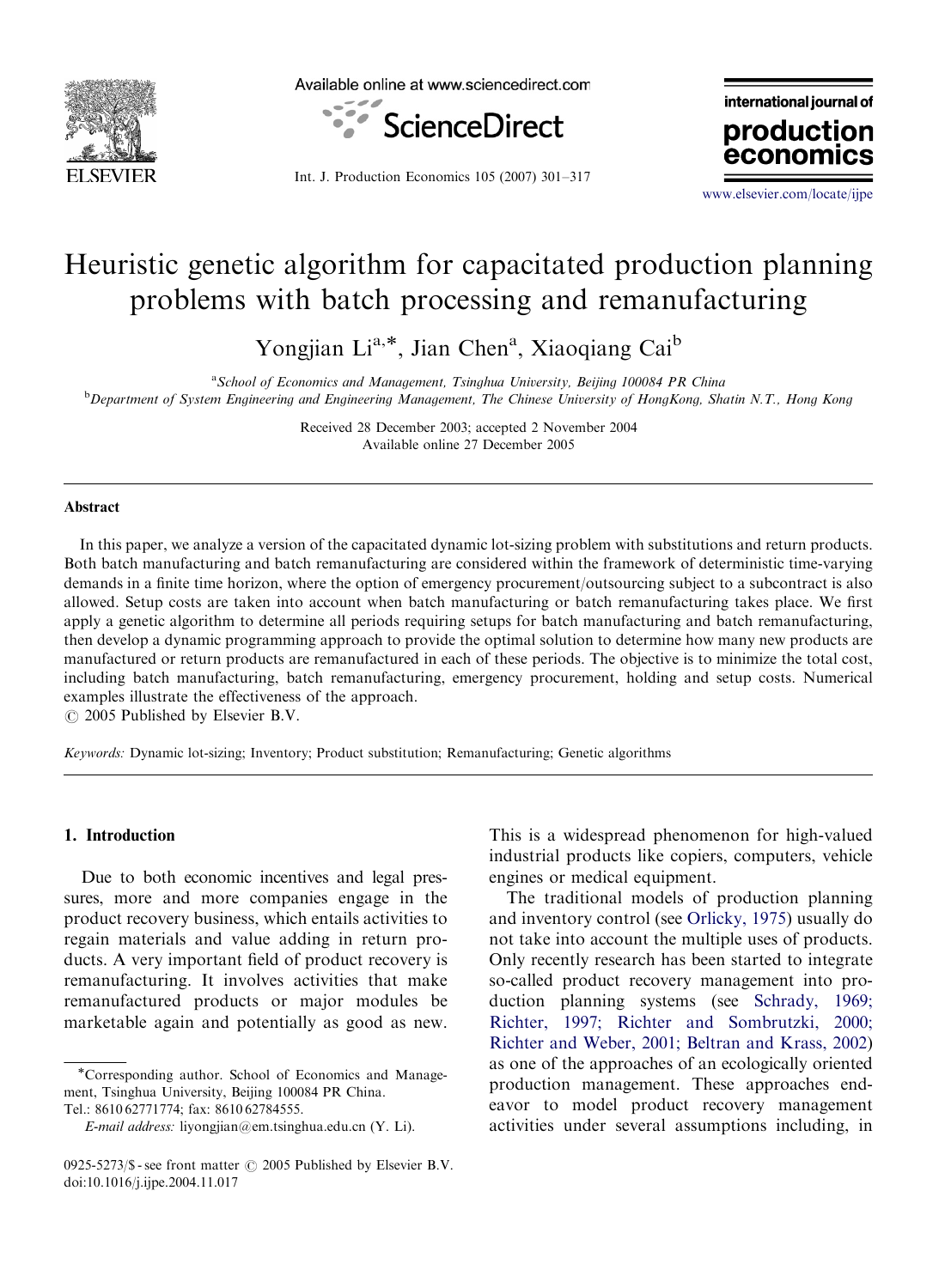particular, the assumption of deterministic demands.

Although some underlying assumptions, in particular, deterministic demand and finite-horizon, are quite restrictive, the model has seen numerous applications in a variety of areas in operations management. These range from production planning/inventory control settings to capacity expansion problems [\(Luss, 1982\)](#page--1-0), product assortment, batch queuing, investment-consumption and reservoir-control problems ([Veinott, 1969](#page--1-0)). The deterministic models can primarily be subdivided into static and dynamic models. The former corresponds to the classical economic order quantity (EOQ) seeking an optimal tradeoff between fixed setup and variable holding costs. Several authors have proposed extensions to this model that take return flows into account. A first model of this type has been proposed by [Schrady \(1969\).](#page--1-0) [Mabini et al. \(1992\)](#page--1-0) have extended the model to multi-item system where all items share a common repair facility. Subsequently, [Richter \(1994\)](#page--1-0) considered Schrady's model for alternating procurement and recovery batches. [Richter \(1996, 1997\)](#page--1-0) extended the analysis to multiple consecutive procurement and recovery batches. Furthermore, [Teunter \(2001\)](#page--1-0) considered the same model for a modified disposal policy. Rather than assuming a constant disposal rate, he assumed all returns that occur during a certain time span are disposed. Expressions for the optimal lotsizing are derived under this policy.

Besides the above static models, several dynamic lot-sizing models similar to the classical [Wagner and](#page--1-0) [Whitin \(1958\)](#page--1-0) one have been proposed in the reverse logistics context. [Richter and Sombrutzki \(2000\)](#page--1-0) discussed applicability of the original Wagner/ Whitin model in reverse logistics situations. By reversing the time axis they showed that the traditional model could be interpreted as looking for optimal recovery batches for accumulating return products. Note that this interpretation includes neither an alternative procurement option nor disposal.

[Beltran and Krass \(2002\)](#page--1-0) considered a dynamic lot-sizing problem for an inventory point facing both demand and returns. This transpires to the original Wagner/Whitin model with the exception that (net) demand may be positive or negative. Moreover, the inventory may both be raised by procurement and be decreased by disposal. The authors have shown that the zero-inventoryproduction property, which is well known for the

original model, needs to be modified. A procurement order may sometimes be delayed beyond the first occurrence of inventory depletion due to returns. The authors have proposed a dynamic programming approach in the general case.

Demand substitution in inventory management is envisaged in a variety of contexts for traditional production planning. Most papers concentrate mainly on the problem in a single period. A detailed literature review can be found in [Smith and Agrawal](#page--1-0) [\(2000\).](#page--1-0) [Balakrishnan and Geunes \(2000\)](#page--1-0) considered a requirement planning problem with substitutions in a multi-period horizon. A dynamic programming method was derived to find the production and substitution quantities that satisfy given multiperiod downstream demands at a minimum total setup, production, conversion and holding cost. However, few authors, except Inderfurth, considered the production planning problem with consideration of remanufacturing and product substitution at the same time. [Inderfurth \(2003\)](#page--1-0) has derived optimal policies for hybrid manufacturing/remanufacturing systems with product substitution. A new product is offered in place of a remanufactured one when there is a remanufactured product shortage. In [Li et al. \(2006\)](#page--1-0), we analyzed a version of the dynamic lot-sizing model with substitution and return products. A dynamic programming approach has been proposed to derive the optimal solution in the case of a large quantity of return products. Then a heuristic approach for the general problem has been presented to determine feasible production plans.

In this paper, we deal with a multi-period production planning problem with return products under substitution and capacity constraints. Product demands should be fulfilled either by manufacturing new products or by remanufacturing the products returned from customers in batches. Otherwise, emergency procurement/outsourcing subject to a subcontract is adopted to meet the unfulfilled demands when needed. A substitution takes place whenever the demand for a type of product is met using stocks of another product type. Although various substitution structures arise in real life, our study focuses on downward substitution where product  $i$  can be substituted by product j, but not vice versa. Downward substitution happens, for instance, in a semiconductor industry producing similar integrated circuits with varying performance characteristics, where circuits with higher-performance characteristics (such as,